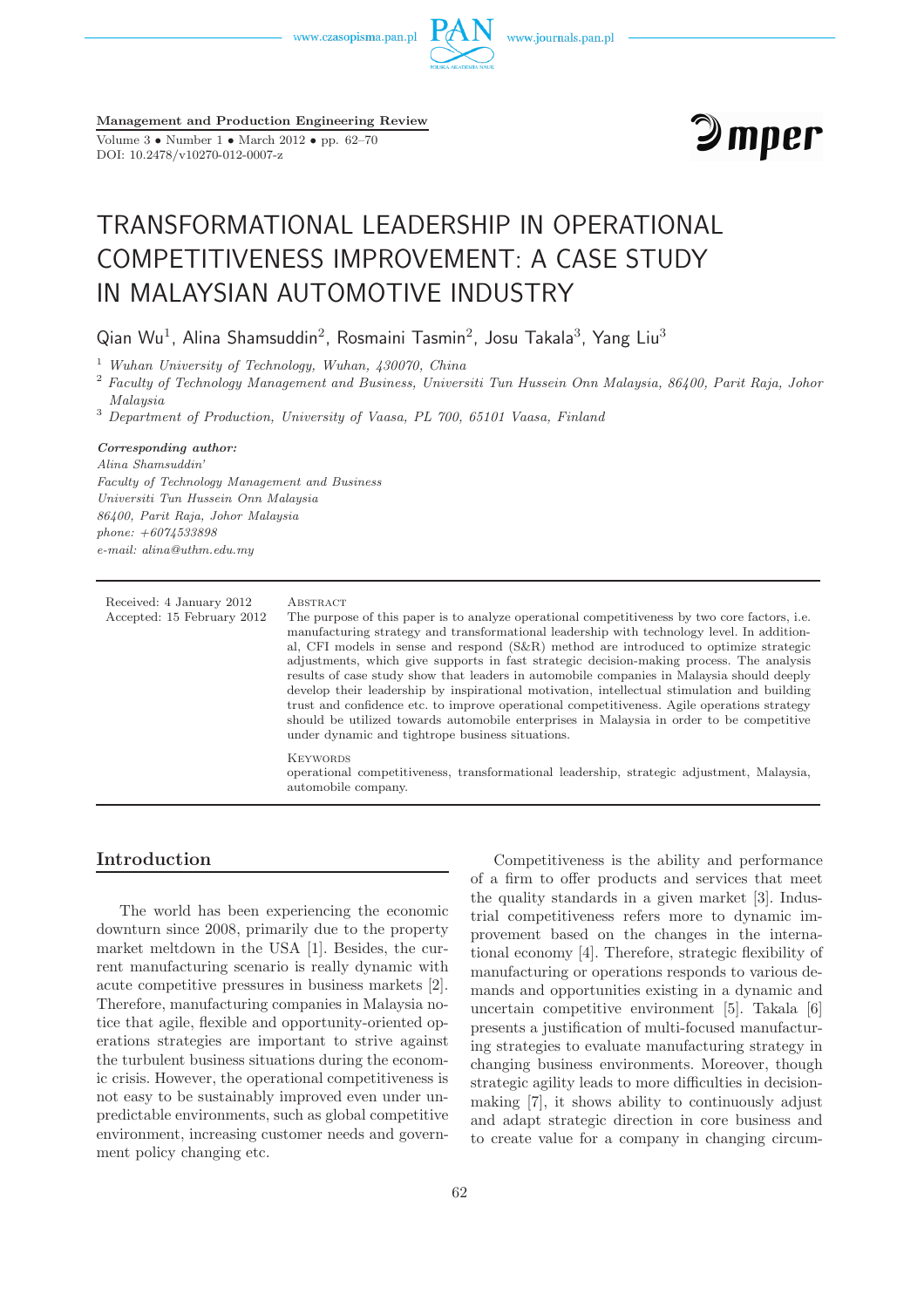www.czasopisma.pan.pl



stances [8]. Transformational leadership is another core factor, besides manufacturing strategy etc., to impact on industrial competitiveness. Burns [9] defines transformational leadership as a process where leaders and followers engage in a mutual process of raising one another to higher levels of morality and motivation. Menguc et al. [10] suggest that improvements in transformational leadership based competencies should lead to marketplace positional advantages through competitive strategies. Takala et al. [11] introduce unique analytical models to evaluate the level of outcome direction, leadership behavior and resource allocation of transformational leadership. The term sense and respond (S&R) as a business concept first appeared in 1992 Management Review article by Haeckel [12]. The S&R thinking is developed by Bradley and Nolan [13] and Markides [14] to analyze dynamic business strategies. S&R approach is required in developing strategic plans when facing unpredictable and fast changing economic environment [15–16]. The ability to quickly adjusting processes will also become a decisive factor in the concurrent economy.

The paper aims to analyze operational competitiveness by two core factors, i.e. manufacturing strategy and transformational leadership with technology level. In additional, CFI models in sense and respond (S&R) method are introduced to optimize strategic adjustments, which give supports in fast strategic decision-making process.

### **Research methodologies**

### **Analytical method**

The study uses analytical models to analyze the operational competitiveness of case companies in Malaysian manufacturing industry. First, the paper utilizes analytical models to evaluate overall competitiveness based on two core factors, i.e. manufacturing strategy and transformation leadership with technology level. Second, the sense and respond (S&R) method is used as decision-making support on strategic adjustment to meet the performance requirements by describing, evaluating and optimizing the firm internal resource allocations in changing business environments. Existing analytical models of overall competitiveness evaluation are from Liu and Takala's [17] research.

### **(1) Manufacturing strategy index (MSI)**

The analytical models for manufacturing strategy (MSI) are used to calculate the operational competitiveness of case companies in different groups,

which are prospector, analyzer and defender [18]. According to Takala [6], the responsiveness, agility and leanness (RAL) holistic model supports the theory of analytical models by using four main criteria, i.e. cost (C), quality (Q), time/delivery (T) and flexibility (F). Therefore, the three types of competitive groups can be measured by the analytical models based on the four main criteria.

### **(2) Transformational leadership index (TLI)**

The analytical models for transformational leadership are used to evaluate leadership indices and outcomes of transformational leadership by integrating technology into resource allocation. The leadership index (LI) is based on the weighting of factors, i.e. deep leadership (DL), passive leadership (PL), controlling leadership (CL) and individualized consideration (IC), inspirational motivation (IM), intellectual stimulation (IS), building trust and confidence (BT), and therefore LI is modeled as the function

### $LI = f_{LI}(DL, PL, CL, IC, IM, IS, BT).$

The total leadership is based on the weighting of factors, i.e. outcome index (OI), leadership index (LI), resource allocation index (RI), and therefore TLI is modeled as the function  $TLI = f_{TLI}(OI, LI, RI)$ .

### **(3) Overall competitiveness Index (OCI)**

Overall competitiveness is evaluated by considering two core factors, i.e. manufacturing strategy and transformational leadership with technology level. Thus, the analytical model for overall competitiveness index (OCI) is as follows.

$$
OCI = f_{OCI}(f_{MSI}, f_{TLI}) = f_{MSI} \cdot f_{TLI} = MSI \cdot TLI
$$

### **(4) Sense and respond models**

In order to implement sense and respond method, critical factor index (CFI) is introduced in this study as an important managerial tool to interpret and evaluate the critical factors of strategic adjustment which can support the strategic decision-making phase [19]. The former S&R model proposed by Ranta and Takala [19] has been used in many case studies already. However, the S&R model has several flaws which do not reflect real situation when only using deviations after tested in case studies. The models established by Ranta and Takala [19] does not consider the situation of  $Std\{ experience\} = 0$ , which means that they do not consider the situation that if the given answers for each index are the same, thus the implication of different values can not been distinguished by the models, so does  $Std\{expectation\}$ .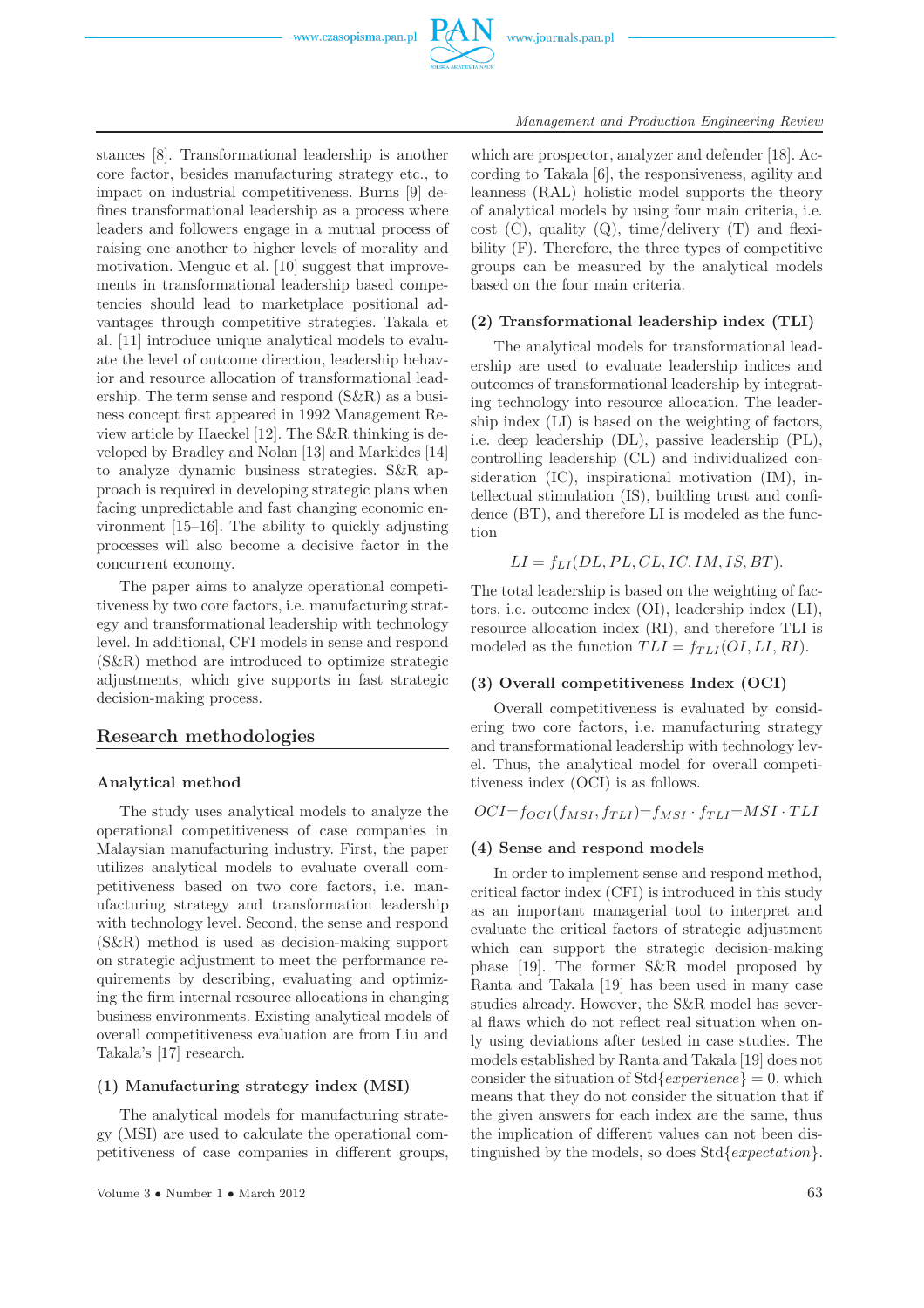www.czasopisma.pan.pl

### *Management and Production Engineering Review*

If that happens, the models make no sense to analyze the real value of CFI. Therefore, this paper improves the S&R model and makes a modification which can be shown in Eqs.  $(1)-(4)$ .

Gap index = 
$$
|\text{Avg}\{\text{experience}\}\
$$
  
- Avg{expectation}\|10-1|, (1)

$$
Direction of development index
$$
  
= | (Better - Worse) \* 0.9 - 1|, (2)

$$
Importance\ index = \text{Avg}\{expectation\}/10, \quad (3)
$$

$$
CFI = \frac{\sqrt{\frac{1}{n} \cdot \sum_{i=1}^{n} (experience(i) - 1)^{2}}}{a^{*}}
$$
  

$$
\cdot \frac{\sqrt{\frac{1}{n} \cdot \sum_{i=1}^{n} (expectation(i) - 10)^{2}}}{a^{*}},
$$
  
(4)

where  $a^* = Gap$  index  $\cdot$  Direction of development  $\cdot$ Importance index.

### **Case study**

The case study is based on two automobile manufacturing companies in Malaysia, which are the two biggest car manufacturers in the country. The case companies are represented by MY A (the second national car manufacturer in Malaysia) and MY B (the first national car manufacturer in Malaysia). Company A, whose headquarter and manufacturing facilities are located at vicinity of Rawang, Selangor, Malaysia, is a young automobile company with about 20 years in operation and focuses on market segment of compact cars. MY<sub>A</sub> is seen as a more agile, flexible and opportunity-oriented type of automobile maker which adapts fast to technological changes and market demand. Company B is the largest automobile manufacturing company with 25 years in the automobile section in Malaysia. MY B have evolved into an international automotive carmaker, which are now being exported to 50 countries including the highly competitive United Kingdom and continental European markets.

### **Data collection and analysis**

The data of case companies, MY A and MY B, have been collected by answering questionnaires from senior managers or directors of each company. In each case company there are around 3 respondents who have more than 5 years of working experience.

The interviewees are normally decision makers or middle management groups, who have good knowledge about the operation of the case companies. The data are from the year of 2010 when the global economic situation was very difficult and about to recover at that time.

## **Operational competitiveness analysis of case study**

The following are evaluation results of manufacturing strategy and transformational leadership obtained from case study. The paper presents the study results of MSI by contrast method. Thus Fig. 1 to Fig. 3 show the comparisons of each index in MSI. Meanwhile, Table 1, Table 2, Fig. 4 and Fig. 5 show the evaluation results of transformational leadership.

### **Manufacturing strategy analysis**

Manufacturing strategy analysis is based on the four main criteria, i.e. cost  $(C)$ , quality  $(Q)$ , time/delivery (T) and flexibility (F). Fig. 1 and Fig. 2 are the analysis results of the four indices in the two case companies, and Fig. 3 is the analysis results of each competitive group based on the analytical models. It can been seen in Fig. 1 that quality index  $(Q = 0.4340)$  is the highest to MY\_A before crisis, while flexibility index  $(F = 0.3873)$  is the highest during crisis. The Fig. 1 shows that the manufacturing strategy in MY A focuses more on quality factor during normal time (before crisis) but it turns to both quality and flexibility factors during pressing time (during crisis). However, the situation in MY B is not quite the same as MY A. It can been seen in Fig. 2 that quality index  $(Q = 0.4225)$  is the highest to MY\_B before crisis, while cost index  $(C = 0.3700)$ is the highest during crisis. The Fig. 2 shows that the manufacturing strategy in MY B focuses more on quality factor before crisis but it turns to cost factor during crisis.

To study the MSI of case companies, Fig. 3 shows that MY A and MY B both consider analyzer group as the most competitive group in both normal and turbulent economic environments. While viewed Fig. 3 when combined with Fig. 1 and Fig. 2, the manufacturing strategies between these two companies are quite different. Though MY A and MY B both consider quality factor very important before crisis, MY A pays much more attention to flexibility factor during crisis, while MY B considers cost factor as the most important factor during crisis situation.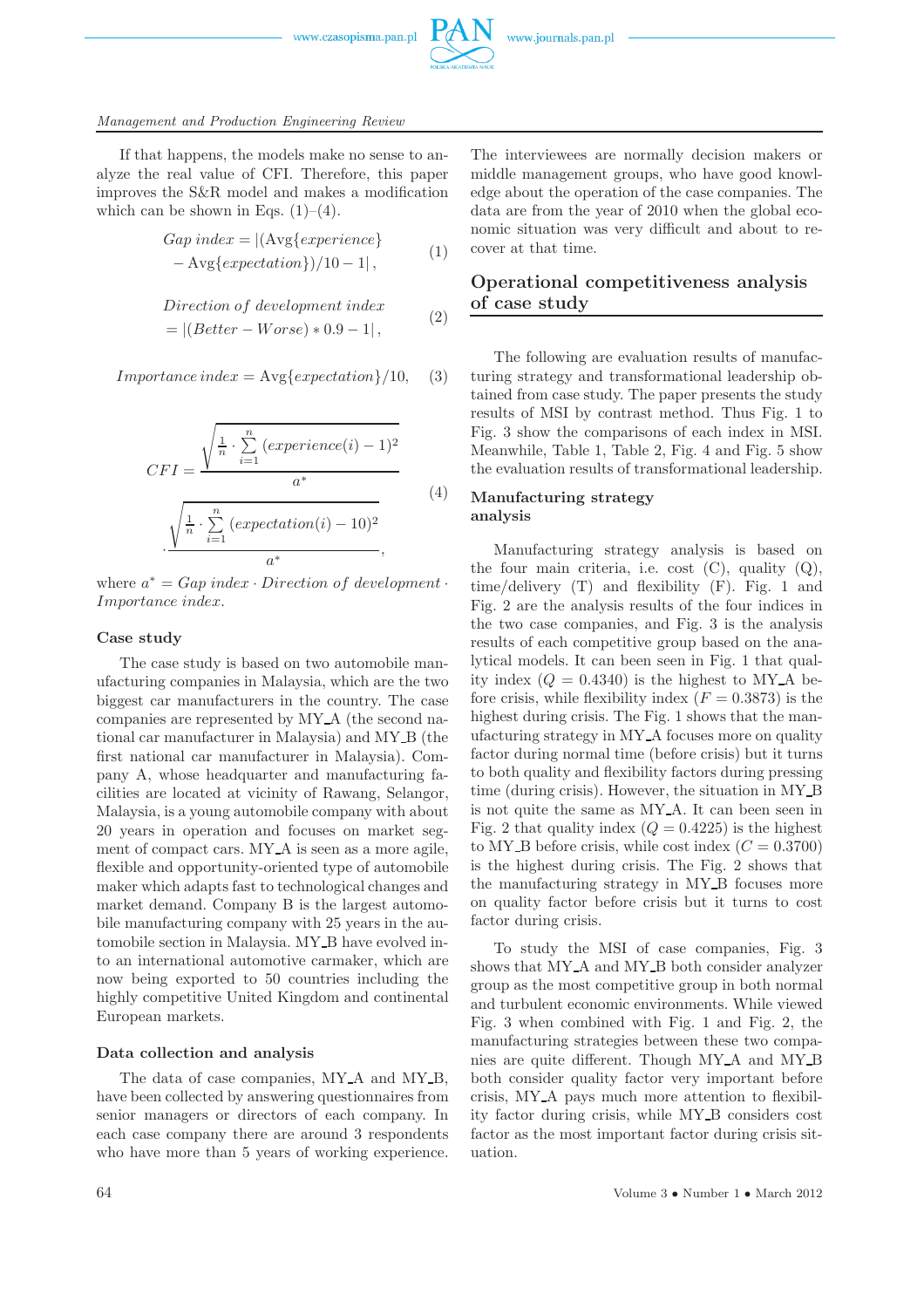

Therefore, as the dominant automobile manufacturing companies in Malaysia, MY A and MY B are seen as quality-oriented, agile, and flexible type of automobile makers. The difference of manufacturing strategies between MY A and MY B mainly focuses on the strategic preference when facing dynamic and turbulent business situations. MY A has more flexible manufacturing strategies for it is young automobile company. However, as a leading enterprise flagship of the automobile industry, MY B tends to relatively conservative manufacturing strategies which are considered more on reducing operating costs.



Fig. 1. Mean of each MSI index before vs during crisis in MY A.



Fig. 2. Mean of each MSI index before vs during crisis in MY B.

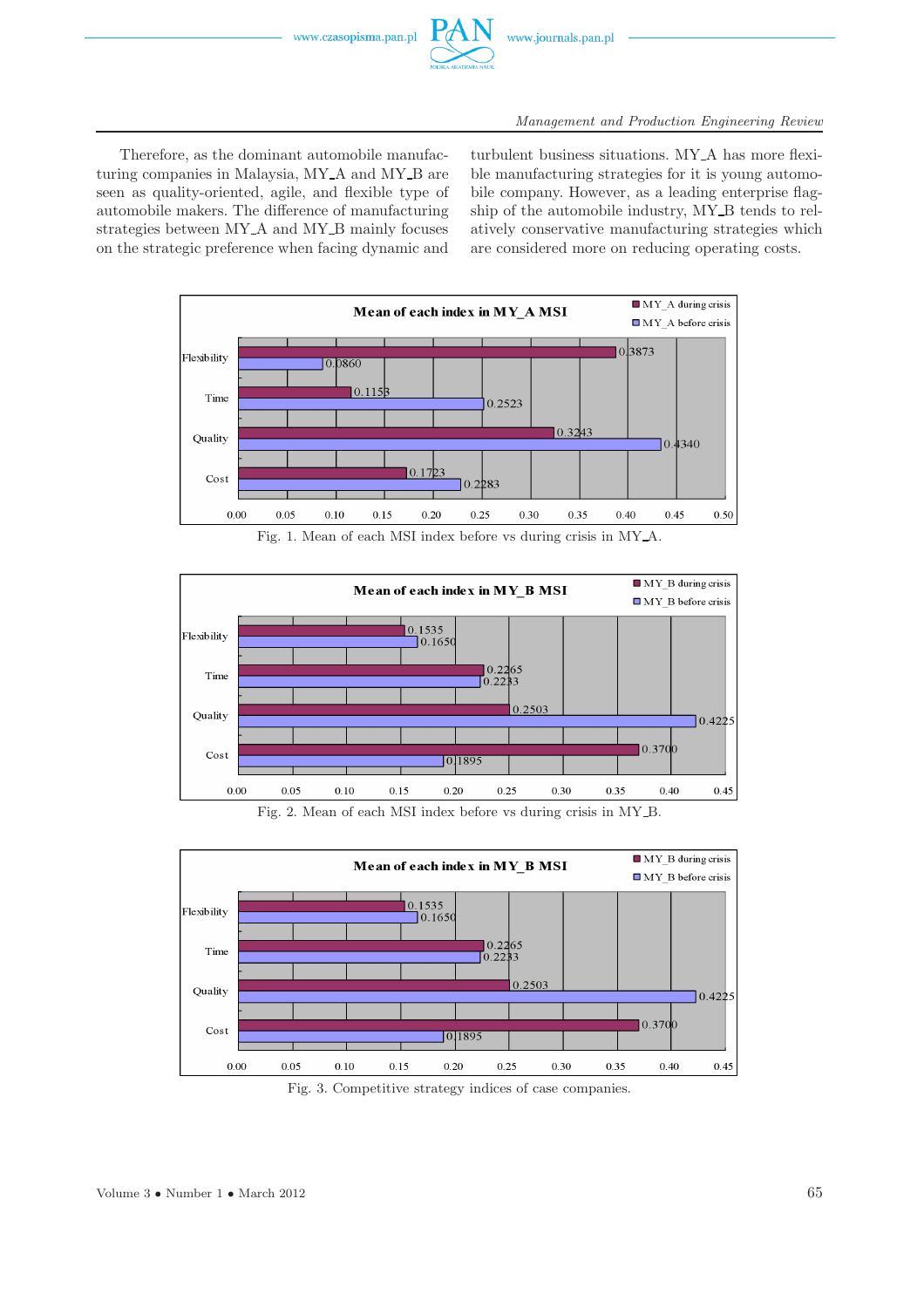

### **Transformational leadership analysis**

Table 1 and Table 2 show the total leadership indices (TLI) of each leader in case companies before crisis and during crisis. Compared the two different situations (before crisis vs. during crisis), MY A has a great improvement in the TLI from normal economic situation to pressing economic situation, while MY<sub>-B</sub> only makes slight improvement in the TLI. First, the TLI of the second leader (MY A-2) in MY A reaches to excellent high value (0.1031) during crisis. The other two leaders also greatly develop their total leadership indices under turbulent situations. It can be seen in Table 1 that the big changes of TLI in MY A are mainly caused by the LI index; second, the TLI of the first leader (MY\_B-4) in MY\_B decreases (from 0.0577 to 0.0116) when the company faces the economic crisis which is seldom seen in other case studies. Therefore, Table 1 and Table 2 show that LI factor is one of the leading factors to the TLI improvement in case companies which can not be ignored.

Table 1 Transformational leadership analysis (TLI) results of case companies before crisis.

| Leaders  | Before crisis  |        |        |             |        |  |
|----------|----------------|--------|--------|-------------|--------|--|
|          | O <sub>I</sub> | LI     | TI     | $_{\rm RI}$ | TLI    |  |
| $MY_A-1$ | 0.9378         | 0.0187 | 0.5000 | 0.0757      | 0.0013 |  |
| $MY_A-2$ | 0.9451         | 0.0185 | 0.7000 | 0.2856      | 0.0050 |  |
| $MY_A-3$ | 0.9356         | 0.0210 | 0.7000 | 0.2634      | 0.0052 |  |
| $MY_B-4$ | 0.9368         | 0.3694 | 0.6000 | 0.1668      | 0.0577 |  |
| $MY_B-5$ | 0.8982         | 0.1373 | 0.7000 | 0.1653      | 0.0204 |  |
| $MY_B-6$ | 0.9424         | 0.1557 | 0.7000 | 0.2456      | 0.0361 |  |
| $MY_B-7$ | 0.9008         | 0.0355 | 0.5000 | 0.1267      | 0.0040 |  |

Table 2 Transformational leadership analysis (TLI) results of case companies during crisis.

| Leaders  | During crisis  |        |        |        |            |  |
|----------|----------------|--------|--------|--------|------------|--|
|          | O <sub>I</sub> | LI     | TI     | RI     | <b>TLI</b> |  |
| $MY_A-1$ | 0.9112         | 0.1018 | 1.0000 | 0.1170 | 0.0109     |  |
| $MY_A-2$ | 0.9310         | 0.4545 | 0.9000 | 0.2438 | 0.1031     |  |
| $MY_A-3$ | 0.9402         | 0.3688 | 0.9000 | 0.0986 | 0.0342     |  |
| $MY_B-4$ | 0.9366         | 0.1094 | 0.8500 | 0.1133 | 0.0116     |  |
| $MY_B-5$ | 0.9508         | 0.1561 | 0.9000 | 0.1905 | 0.0283     |  |
| $MY_B-6$ | 0.9353         | 0.2111 | 0.9000 | 0.2491 | 0.0492     |  |
| $MY_B-7$ | 0.8932         | 0.2252 | 0.5000 | 0.1128 | 0.0227     |  |

Fig. 4 and Fig. 5 show the leadership indices (LI) of each leader in case companies. It can be seen in Fig. 4 that DL and BT indices are greatly improved to higher values, while the values of PL and CL indices during crisis are much lower than before crisis. The analysis results in Fig. 4 show that the leaders in MY A try to build an active and responsible atmosphere in the company and they encourage the group members in the company to develop trust and confidence, and inspire technological innovation as well.

Fig. 5 shows the comparison of LI analysis results between normal and turbulent situation to MY B-4 leader who has poor performance of transformational leadership during crisis. It can be seen in Fig. 5 that DL and IS indices are lower than before crisis, while CL and IC indices increase during crisis. The analysis results in Fig. 5 show that MY B-4 leader pay little attention to intellectual stimulation but individualized consideration. Moreover, the leader turns to higher supervision in employees and business operations, which discourage the intellectual stimulation in the company.



Fig. 4. LI detail analysis in MY A company.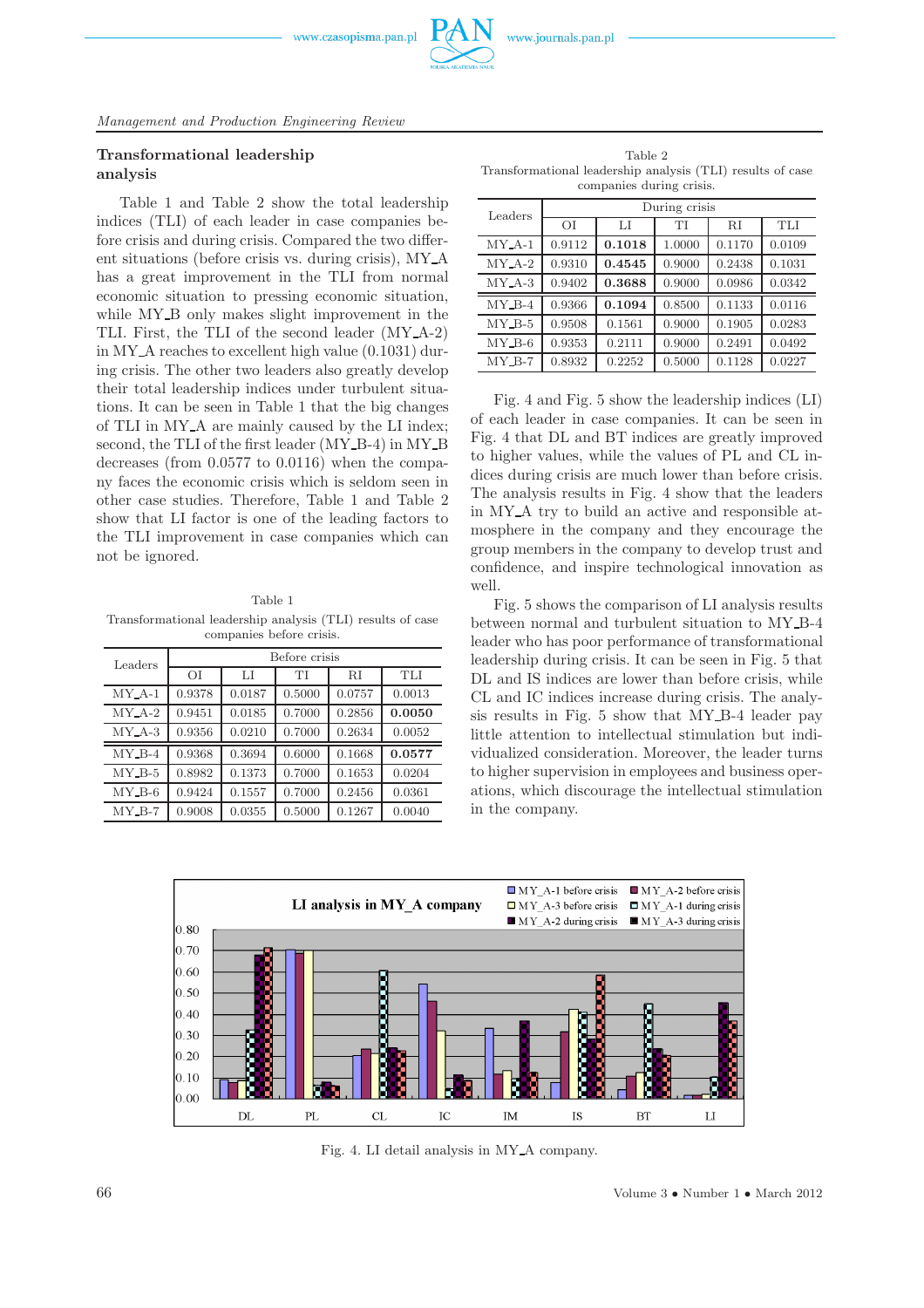



### **Overall competitiveness analysis**

Manufacturing strategy and transformational leadership are integrated together to evaluate the overall competitiveness. The MSI and TLI analysis results of the case companies are plotted with Matlab to show the correlations of MSI in different groups (prospector, analyzer and defender) versus TLI which can be seen in Figs. 6–9. Table 3 shows the optimal competitive groups of case companies based on the visible results in Figs. 6–9.

### **(1) Correlation analysis of MSI vs. TLI**

Figs. 6–9 plot the correlations between MSI and TLI before and during economic crisis. By comparing with the two case companies and economic situations, it can be seen that optimal competitive groups in each company are slightly different with the results in Fig. 3.



The optimal competitive groups are chose based on the following four criteria: (a) value distribution; (b) slope of the correlation; (c) significance of regression measured by R-square; (d) general business backgrounds of case companies. Therefore, the optimal competitive groups to each company can be seen in Table 3. Table 3 shows that MY A and MY B have totally different operational strategies under the









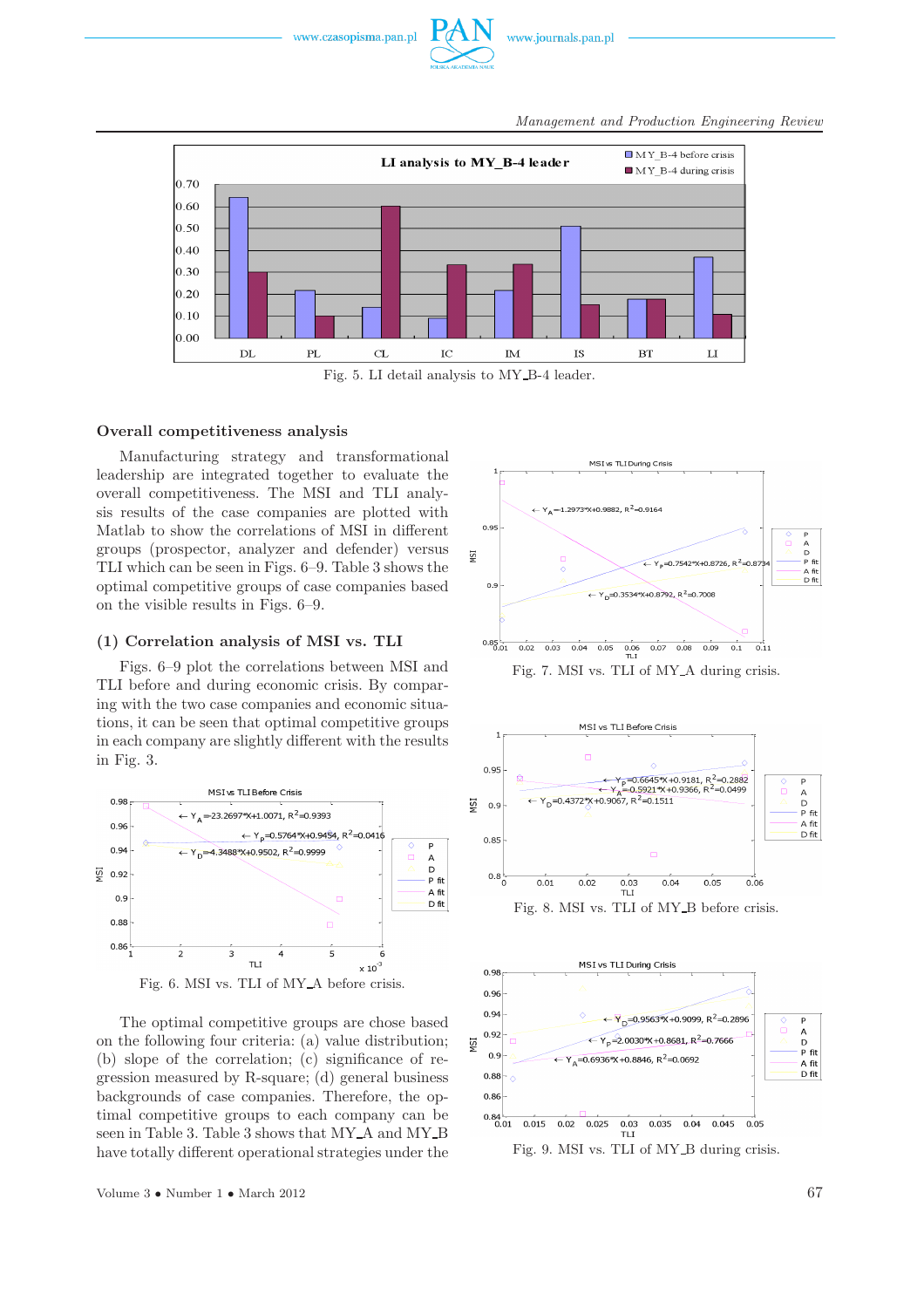



Fig. 10. OCI of the two case companies before and during crisis in Malaysia.

same global business situations. It is seen in Table 3 that MY A has multi alternative operational strategies under each situation. For example the optimal competitive group of MY A before crisis can be prospector or defender, which means the leaders in the company have inconsistent opinions towards the operational strategy. The operational strategy of MY A during crisis is more flexible and positive which chooses prospector or analysis group. However, MY B is inclined to choose defender group which indicates that it pays more attention to cost saving during crisis.

Table 3 The optimal competitive groups among case companies.

| Market   | Case<br>company | Before crisis                         | During crisis                       |
|----------|-----------------|---------------------------------------|-------------------------------------|
| Malaysia | MY A            | Prospector $(P)$<br>or Defender $(D)$ | Prospector (P)<br>or Analyzer $(A)$ |
|          | MY B            | Prospector(P)                         | Defender $(D)$                      |

### **(2) Development analysis of OCI potential**

Fig. 10 shows the 3-dimentional plots of MSI, TLI and OCI respectively before crisis and during crisis with forecasted results based on the above analysis. It can be seen in Fig. 10 that MY A makes a great improvement in OCI potential while MY B makes a slight decline in OCI potential. The OCI of MY A can reach to 0.08 during crisis compared with 0.01 before crisis. However, the OCI of MY B declines to 0.05 during crisis compared with 0.06 before crisis. The analysis results show great implication that MY A has much more potential in operational com-

petitiveness improvement than MY B which leads to better business performance in turbulent environment.

### **Sense and respond analysis of case study**

Sense and respond analysis is based on the results of operational competitiveness by AHP methods. This process consists of evaluation and benchmarking the operational competitiveness of case companies in a turbulent business environment against the highest benchmarks in the world by taking into account operations, technology strategies and transformational leadership [19]. There are four key factors of CFI, including knowledge & technology management (PT), processes & work flows (PC), organizational systems (OR) and information systems (IT), are introduced into S&R models to analyze CFI of case companies. In order to make comparison to each index between the two case companies, the CFI values are transferred into percentage.

The S&R analysis results are based on the data of case companies during crisis. The CFI models calculate the CFI of resource index. According to Fig. 11, MY A and MY B have different resource strategies and resource distributions. For MY A, the case company pays more attention to IT and less attention to PT and PC. For MY B, the case company pays much more attention to the "Innovativeness and performance of research and development" index and less attention to PC.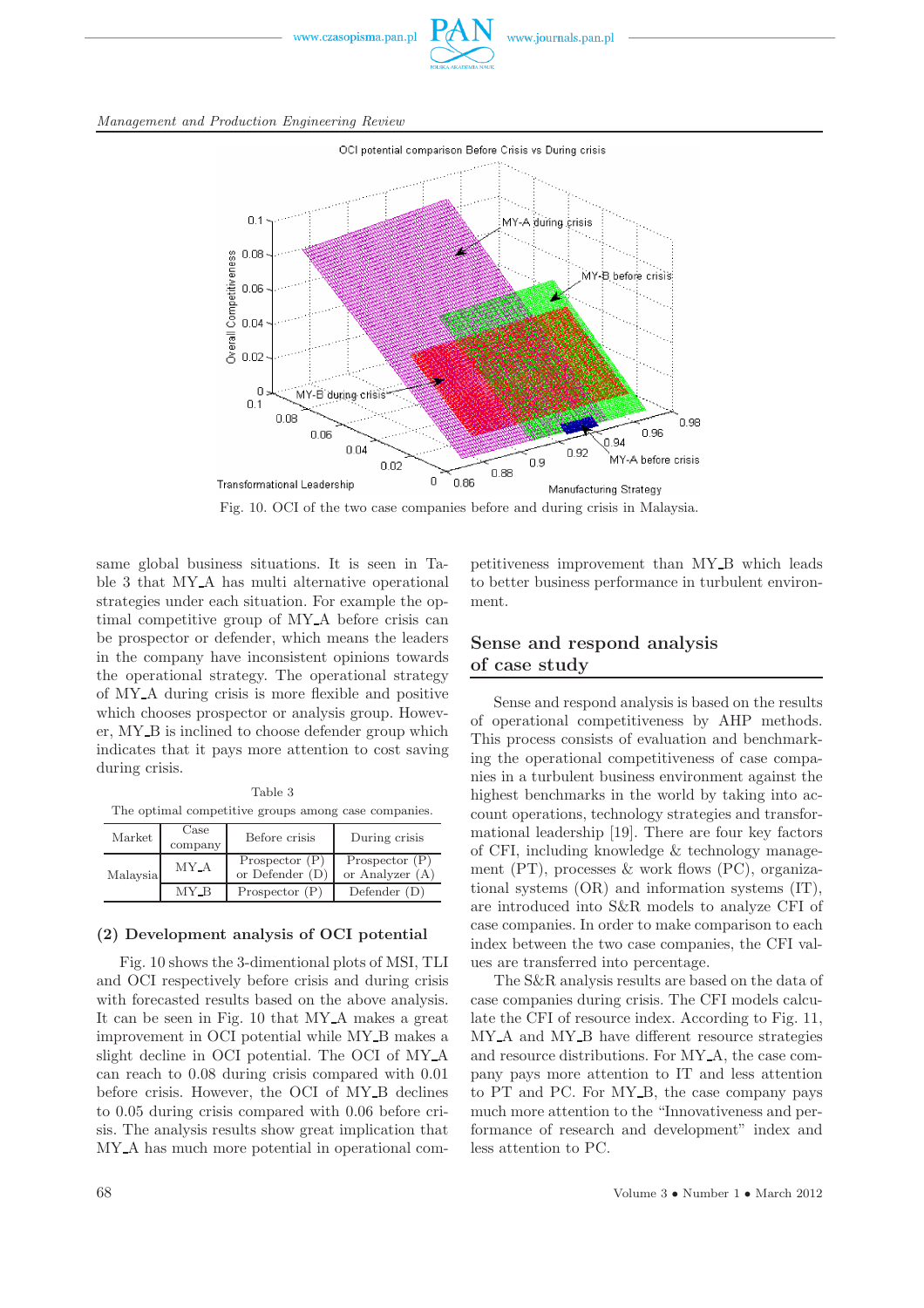



### **Discussions and conclusions**

This paper studies the operational competitiveness of two national automobile manufacturers which aims to provide efficient methods to evaluate operations and competitiveness, and to optimize available resource in order to improve the operational performance of case companies under dynamic and turbulent economic environments. Based on the analysis results of case companies, the managerial implications of this paper are described as follows.

### **(1) Adaptive manufacturing strategies during crisis**

Based on the analysis results of the two case companies, agile, flexible and opportunity-oriented strategies seem adaptive to the crisis situations. MY A adapts fast to technological changes and market demand, while MY B pays too much attention to cost saving in operations, which results in totally two different performance in OCI potential. The manufacturing strategies at MY A also show much consideration to cost but it can be implemented by innovation behaviours and stimulation measures, which brings added values that the company has more active, energetic and confident atmospheres to cope with the turbulent business situations.

### **(2) Transformational leadership improvement**

The statistical research finding indicates that TLI at MY A is extremely low before crisis. Managers in MY A during non-crisis period tend to apply and practice normal guidelines which seem to be more relaxed and easing. However, managers in MY A enhance their TLI through organizational structure reconsolidation during crisis. Compared with managers in MY B, managers and employees in MY A are more receptive to changes, instead of resisting them; employees in MY A tend to work and move quickly under management of their leaders, as there are pressing targets to meet. The TLI analysis results show that managers in MY A are much more adaptive to work based on tightrope environment than MY B, which contributes to great improvement at OCI potential and to operational innovation under difficult time.

In the future research, several ideas have been proposed as follows:

- 1) For the case study, the samples are not enough to make reliable and rational analysis conclusions or get regular laws to automobile companies in Malaysia. Therefore, more case companies should be added into the study in the future.
- 2) For the S&R study, there are other factors should be considered besides resource factor, for instance technology level and manufacturing strategy. Therefore, CFI models will be improved by adding these two indices to make deeper research.

### **References**

- [1] Navaratnam R., Management. *Malaysian Institute of Management*, 44, 2, 2009.
- [2] Chan F.T.S., Chaube A., Mohan V., Arora V., Tiwari M.K., Operation allocation in automated manufacturing system using GA-based approach